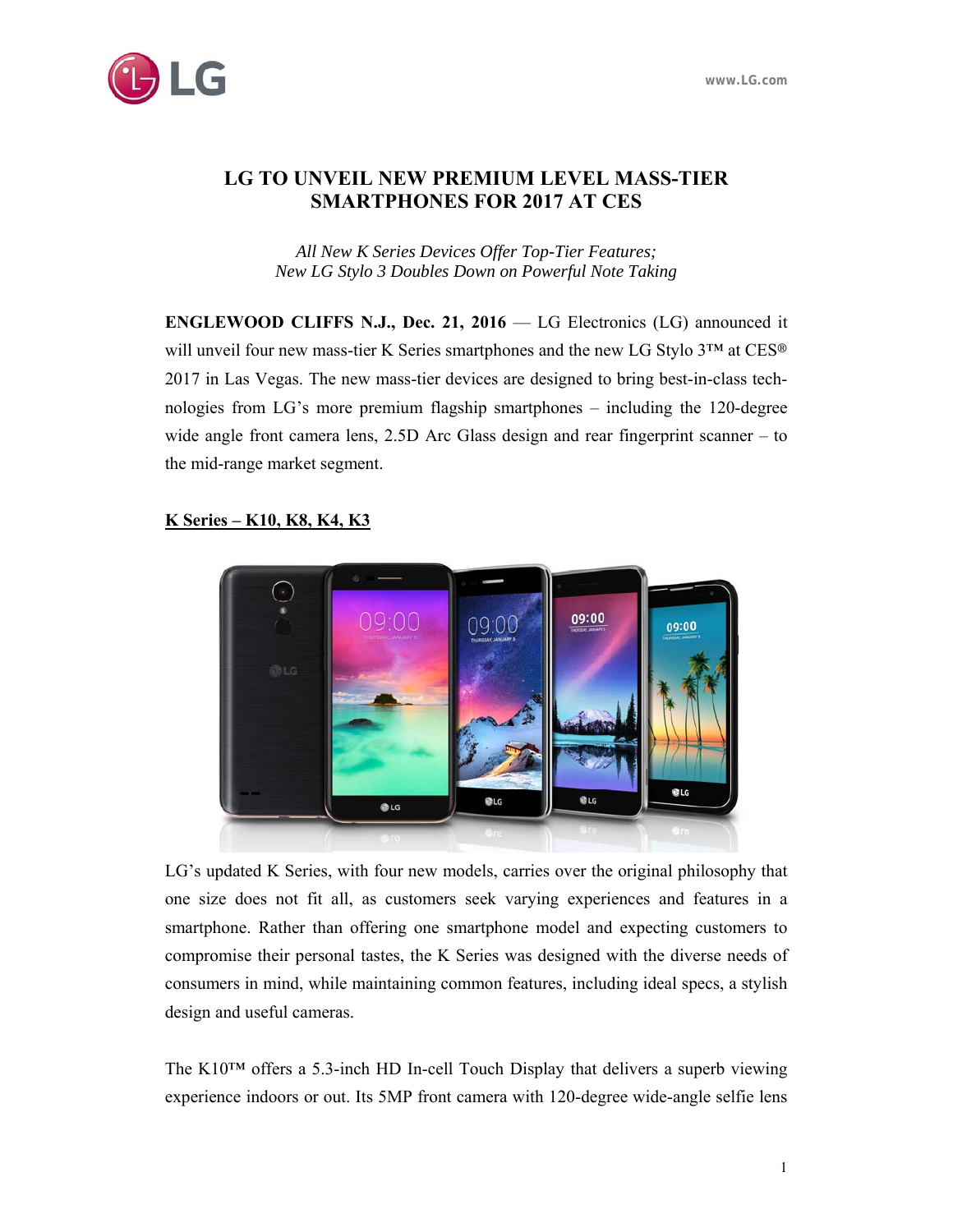

complements a premium, 13MP rear camera that has been employed in LG flagship G series devices. Other advanced features include a fingerprint scanner for enhanced security and convenience, a metallic U-frame for a sturdy but slim 7.9mm profile and elegant 2.5D Arc Glass design.

The K8™ features a 5-inch HD In-cell Touch display and delivers high-quality camera performance with 5MP in the front and 13MP on the rear, enhanced by LG's intelligent UX features such as Auto Shot and Gesture Shot for selfies. Auto Shot automatically triggers the front camera's shutter when a face is detected and Gesture Shot takes a selfie in response to a hand signal, eliminating the need to press the shutter button and risk shaking the phone at the most critical moment.

The K4™ is equipped with a sensitive 5-inch In-cell Touch display and 5MP front and rear cameras as well as the popular Auto Shot and Gesture Shot features found in the K8. The attractive K4 offers a slim 7.9mm profile and removable 2,500mAh battery as well as a microSD slot for additional storage.

The K3<sup>TM</sup> is the smallest in the series, offering a 4.5-inch On-cell Touch display, a 5MP rear camera and a 2MP lens in the front, supported by Gesture Shot as well as a microSD slot and a 2,100mAh removable battery.

#### **LG Stylo 3**

At CES 2017, LG also will debut the third generation LG Stylo 3, which provides a great note taking and writing experience. The Stylo 3 simulates the feel and feedback of an actual pen when writing on the screen, thanks to a new 1.8mm diameter fiber-tip stylus. The Stylo 3 also features the Android 7.0 Nougat operating system, a fingerprint scanner and enhanced UX Pen Pop 2.0™ as well as the popular Pen Keeper<sup>™</sup> and Screen-off Memo. With Pen Pop 2.0, memos are never out of sight and can be set to display on the screen whenever the stylus is removed. Pen Keeper displays a warning when the stylus strays too far from the phone, and Screen-off Memo enables note-taking directly on the screen, even when the display is off.

"Our 2017 mass-tier, mid-range smartphones focus on giving our customers a wide variety of options and choices for their smartphone lifestyles," said Juno Cho, president of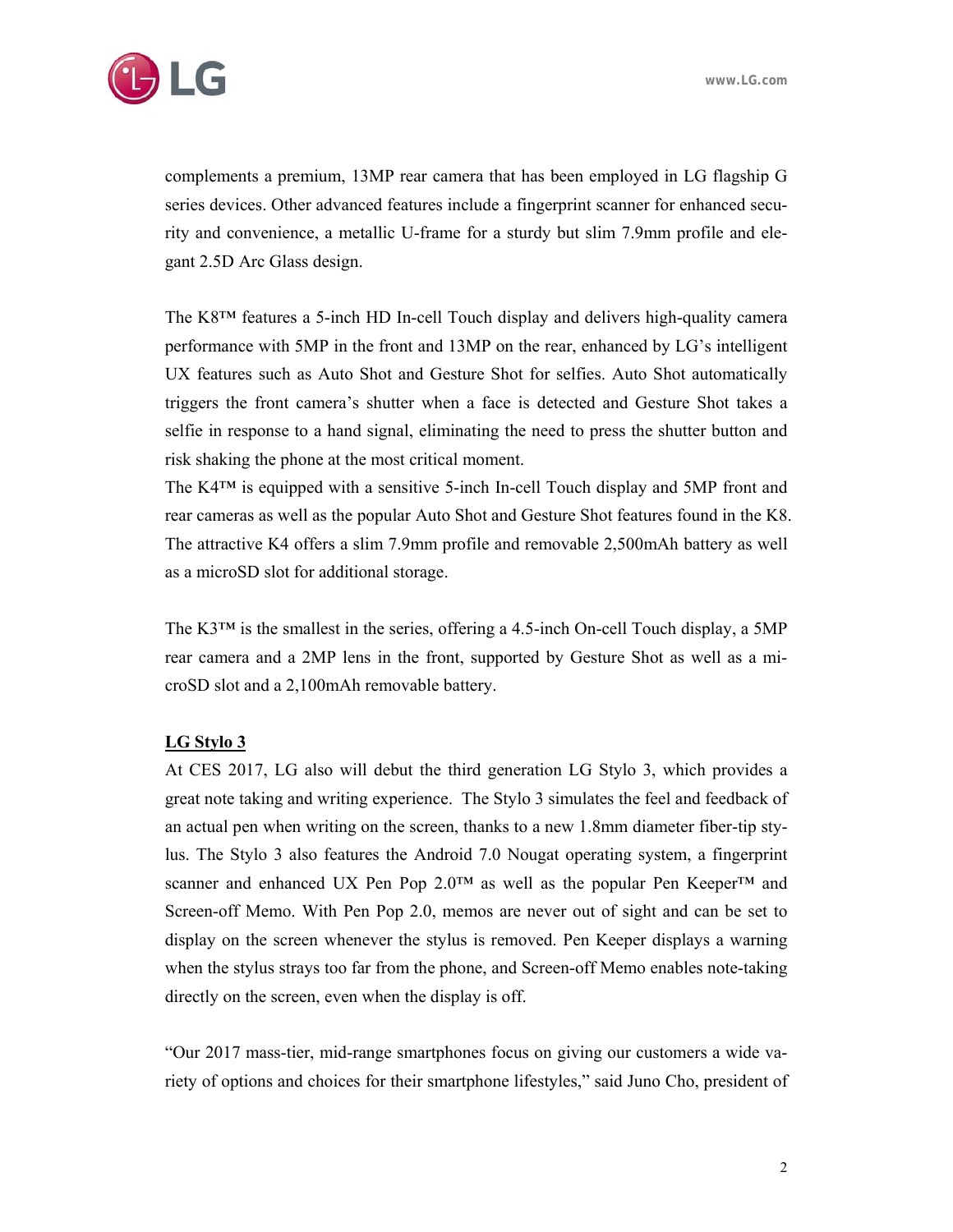

the LG Electronics Mobile Communications Company. "What's consistent in all our K Series and Stylus 3 devices is that they look and feel premium, offer replaceable batteries and all come with expandable memory slots – what customers consider key factors when buying smartphones in this category."

Availability and pricing will be announced in the weeks to come. Visitors at CES are encouraged to stop by LG's booth to see the company's newest mobile products for themselves (Las Vegas Convention Center, Booth #11100, Central Hall).

### **K10 Key Specifications:\***

- Chipset: MT6750 1.5 GHz Octa-Core
- $\bullet$  Display: 5.3-inch HD In-cell Touch (1280 x 720 / 277ppi)
- Camera: Front 5MP (Wide) / Rear 13MP (Standard)
- Battery: 2,800mAh (removable)
- Operating System: Android 7.0 Nougat
- Size: 148.7 x 75.3 x 7.9mm
- Weight: 142g
- Network: LTE / 3G / 2G
- Connectivity: Wi-Fi  $(802.11 \text{ b}, \text{g}, \text{n})$  / Bluetooth 4.2 / USB 2.0 Type B / NFC
- Color: Black / Titan / Gold
- Other: Fingerprint Scanner

#### **K8 Key Specifications:\***

- Chipset: MSM8917 1.4 Quad-Core
- Display: 5.0-inch HD In-cell Touch  $(1280 \times 720 / 294 \text{ppi})$
- Camera: Front 5MP / Rear 13MP
- Battery: 2,500mAh (removable)
- Operating System: Android 7.0 Nougat
- Size: 144.8 x 72.1 x 8.09mm
- Weight: 142g
- Network: LTE / 3G / 2G
- Connectivity: Wi-Fi  $(802.11 \text{ b}, \text{g}, \text{n})$  / Bluetooth 4.2 / USB 2.0 Type B / NFC
- Color: Silver / Titan / Dark Blue / Gold

#### **K4 Ke***y* **Specifications:\***

- Chipset: MSM8909 1.1GHz Quad-Core
- Display: 5.0-inch FWVGA In-cell Touch (854 x 480 / 196ppi)
- Camera: Front 5MP / Rear 5MP
- Battery: 2,500mAh (removable)
- Operating System: Android 6.0.1 Marshmallow
- Size: 144.76 x 72.6 x 7.9mm
- Weight: 135g
- Network: LTE / 3G / 2G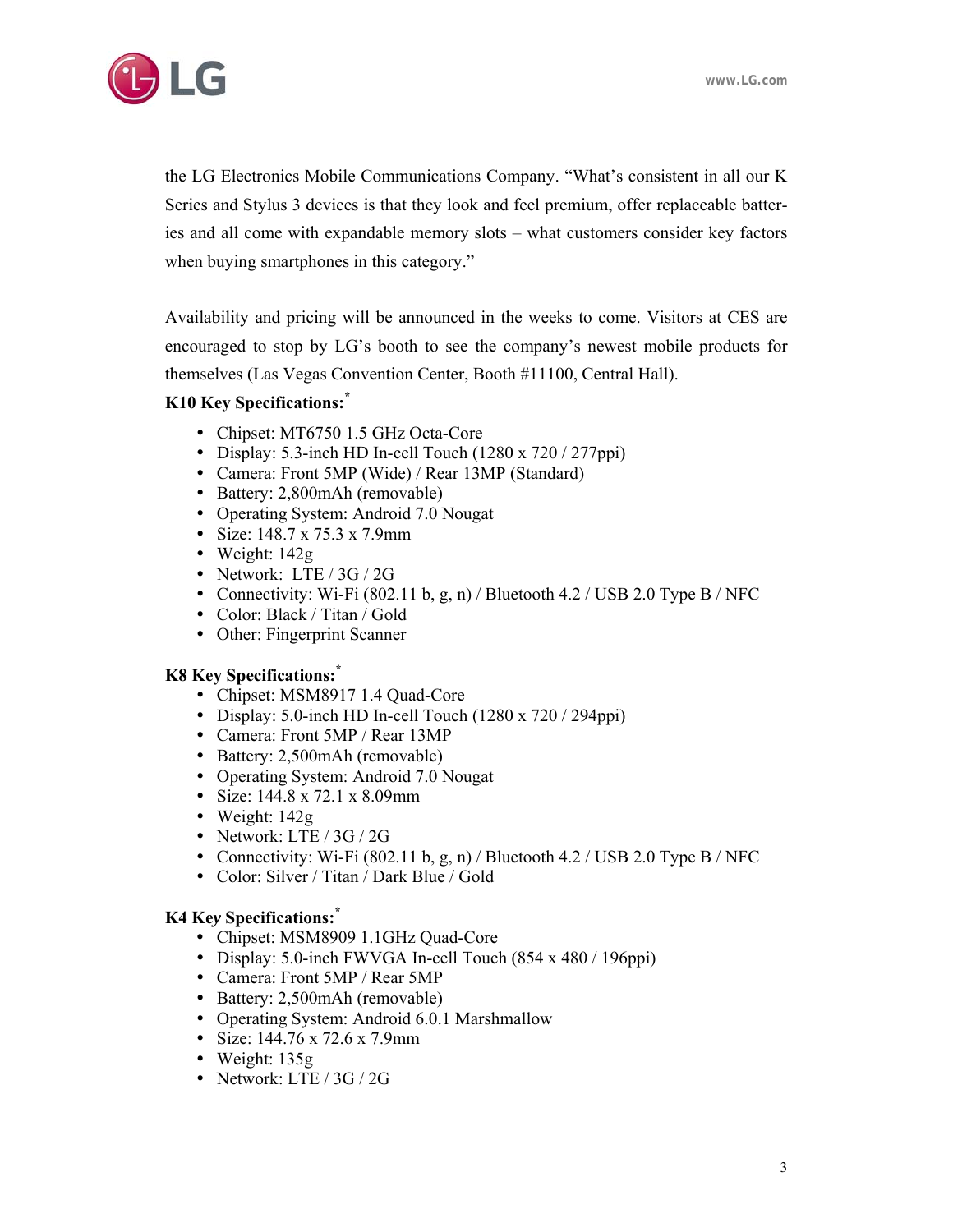

- Connectivity: Wi-Fi  $(802.11 \text{ b}, \text{g}, \text{n})$  / Bluetooth 4.1 / USB 2.0 Type B
- Color: Titan / Black

### **K3 Ke***y* **Specifications:\***

- Chipset: MSM8909 1.1GHz Quad-Core
- Display: 4.5-inch FWVGA On-cell Touch (854 x 480 / 218ppi)
- Camera: Front 2MP / Rear 5MP
- Battery: 2,100mAh (removable)
- Operating System: Android 6.0.1 Marshmallow
- Size: 133.9 x 69.75 x 9.44mm
- Weight: 132g
- Network: LTE / 3G / 2G
- Connectivity: Wi-Fi  $(802.11 b, g, n)$  / Bluetooth 4.1 / USB 2.0 Type B
- Color: Black

## **Stylu***s* **3 Key Specifications:\***

- Chipset: MT6750 1.5GHz Octa-Core
- Display: 5.7-inch HD In-cell Touch  $(1280 \times 720 / 258 \text{ppi})$
- Camera: Front 8MP / Rear 13MP
- Battery: 3,200mAh (removable)
- Operating System: Android 7.0 Nougat
- Size: 155.6 x 79.8 x 7.4mm
- Weight: 149g
- Network: LTE / 3G / 2G
- Connectivity: Wi-Fi  $(802.11 \text{ b}, \text{g}, \text{n})$  / Bluetooth 4.2 / USB 2.0 Type B
- Color: Metallic Titan / Pink Gold
- Other: Stylus Pen / FM Radio / Fingerprint Scanner

*\* Specifications/Features may vary depending on the market.* 

###

#### **About LG Electronics MobileComm USA.**

LG Electronics MobileComm USA Inc.,. based in Englewood Cliffs, N.J., is the U.S. mobile phone sales subsidiary of LG Electronics, Inc. a global innovator and trend leader in the global mobile communications industry. LG is driving the evolution of mobile forward with its highly competitive core technologies in the areas of display, battery and camera optics and strategic partnerships with noted industry leaders. LG's consumer-centric products -- including the flagship premium G Series models -- incorporate unique, ergonomic designs and intuitive UX features that enhance the user experience. The company remains committed to leading consumers into the era of convergence, maximizing inter-device connectivity between smartphones, tablets and a wide range of home and portable electronics products. For more information, please visit www.LG.com.

*MEDIA CONTACTS:*  LG Electronics MobileComm USA, Inc. Frank Lee franc.lee@lge.com 908-312-3233

LG-One